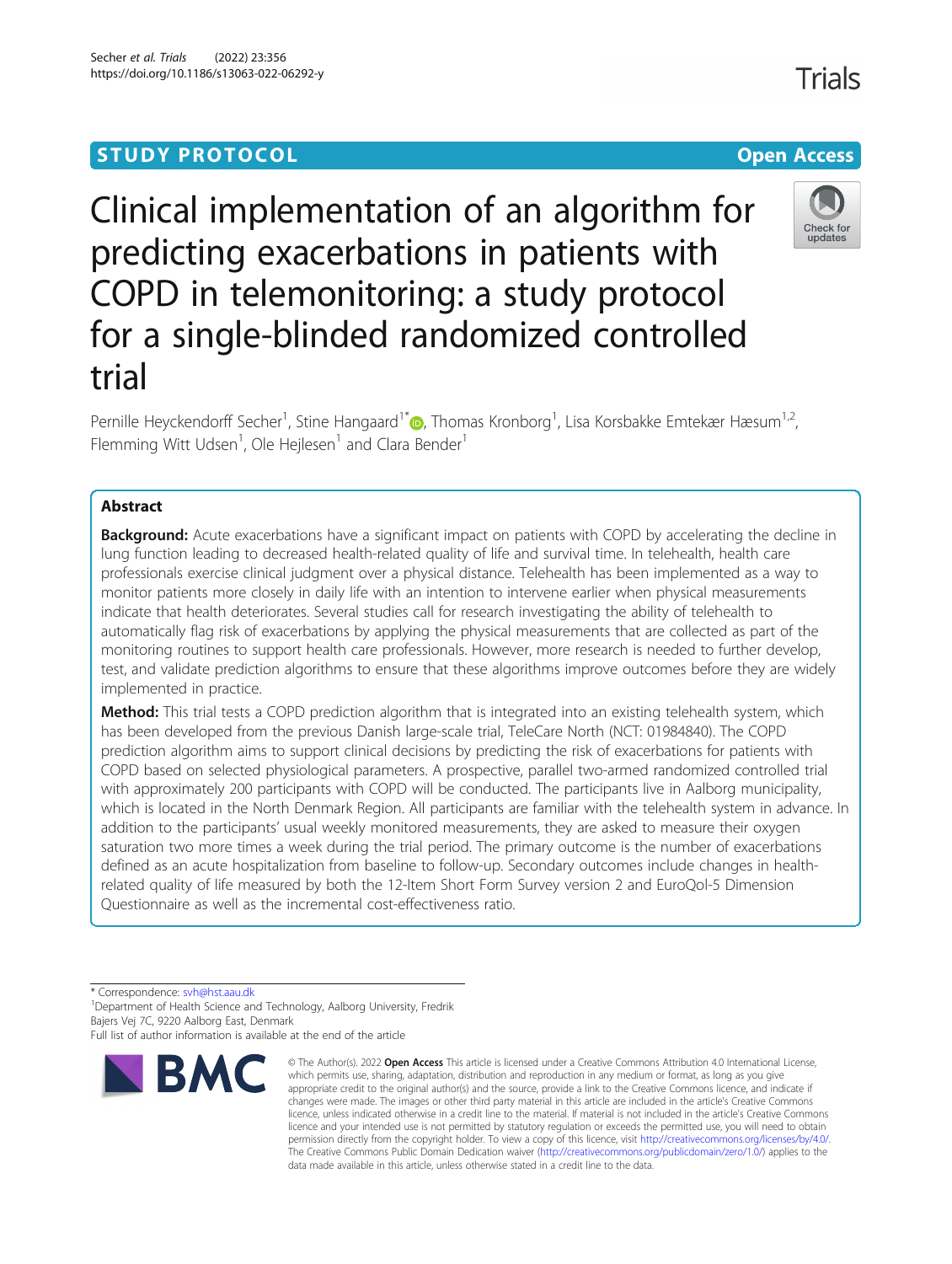Discussion: This trial seeks to explore whether the COPD prediction algorithm has the potential to support early detection of exacerbations in a telehealth setting. The COPD prediction algorithm may initiate timely treatment, which may decrease the number of hospitalizations.

**Trial registration:** [NCT05218525](https://clinicaltrials.gov/ct2/show/results/NCT05218525?view=results) (pending at [clinicaltrials.gov](http://clinicaltrials.gov)) (date, month, year)

Keywords: Chronic obstructive pulmonary disease, Disease exacerbation, Physiological monitoring, Randomized controlled trial, Clinical decision support systems, Telemedicine, Forecasting, Machine learning, Health literacy

# Introduction

## Background

Chronic obstructive pulmonary disease (COPD) imposes a substantial economic and social burden globally [[1,](#page-8-0) [2](#page-8-0)]. The global prevalence was estimated to 251 million cases in 2016 [\[3](#page-8-0)]. COPD is the third leading cause of morbidity and mortality worldwide [[4\]](#page-8-0) and is responsible for 3 million deaths annually [\[5\]](#page-8-0). The disease is projected to increase further over the coming decades with an estimated mortality of 4.5 million deaths annually by 2030  $[6]$  $[6]$  and 5.4 million deaths annually by 2060  $[2]$  $[2]$ .

According to Global Initiative for Chronic Obstructive Lung Disease (GOLD) COPD refers to a group of progressive lung diseases characterized by not fully reversible airflow limitation that causes long-term breathing problems [\[2](#page-8-0), [7](#page-8-0)]. In mild stages of COPD, the symptoms are present only by infections or by strenuous physical exertion. In the more severe stages of COPD, the symptoms are more prominent and will usually increase over time [\[8](#page-8-0), [9\]](#page-8-0). Most patients with COPD experience periods where their symptoms vary from day to day [[2\]](#page-8-0). However, sometimes patients also experience acute worsening of their usual symptoms, which are referred to as exacerbations. According to GOLD, an exacerbation is defined as "an acute worsening of respiratory symptoms that results in additional therapy" [\[7](#page-8-0)]. The frequency of exacerbations increases with the severity of COPD [[10](#page-8-0)] and exacerbations contribute to the worsening of COPD at a long-term level [[8,](#page-8-0) [11](#page-8-0), [12\]](#page-8-0). Moreover, exacerbations are associated with increased mortality as well as impaired prognosis, decline in lung function, worsen cardiovascular comorbidities, and decreased health-related quality of life [\[8](#page-8-0), [12,](#page-8-0) [13](#page-8-0)]. More than four out of five exacerbations can be managed outside the hospital with proper medication, whereas more severe exacerbations require ventilator support and hospitalization [[7](#page-8-0)]. Early treatment is associated with faster recovery and decreased risk of emergency hospitalization [\[14](#page-8-0)]. However, patients with COPD often delay or fail to seek treatment during exacerbation [[15](#page-8-0)], and it has been estimated that 40% to 70% of exacerbations remain unreported to healthcare personnel [[14](#page-8-0)–[16](#page-8-0)]. This highlights the importance of detecting exacerbations earlier in order to facilitate early and preventive treatment [[14,](#page-8-0) [17](#page-8-0)].

# Rationale

Management strategies to prevent exacerbations include various pharmacological and non-pharmacological interventions [\[14](#page-8-0), [18,](#page-8-0) [19](#page-8-0)]. However, the effect of these interventions remains moderate indicating the need for better management strategies [[14,](#page-8-0) [18](#page-8-0)–[21\]](#page-8-0) that allow for earlier intervention while using scarce health care resources efficiently. Although telehealth interventions internationally show promising results related to admission rates and quality of life [[15](#page-8-0), [22](#page-8-0)–[26](#page-8-0)], improvements in evidence are needed to come closer to identifying individual patients in risk of exacerbations in order to improve the outcomes of telehealth interventions [[20](#page-8-0), [21](#page-8-0), [27](#page-9-0)]. In the TeleCare North trial, there were patients who benefitted greatly from having the telehealth system while others did not. Averaging this variability lead to the conclusion that patients experienced a non-statistically insignificant gain in health-related quality of life [\[28](#page-9-0)], increased sense of control, freedom, security, awareness of COPD symptoms [[28](#page-9-0)–[34\]](#page-9-0) and that cost-effectiveness was most likely in the subgroup of patients with severe COPD [[30](#page-9-0)]. In order to implement telehealth more effectively than by applying averaged results across clinical subgroups, machine-learning algorithms have been suggested as a way forward [[35](#page-9-0)], e.g., by seeking to support clinical decisions in predicting exacerbations using patient physical measurements and other characteristics [\[27,](#page-9-0) [36](#page-9-0)–[38\]](#page-9-0).

Aalborg University has developed and optimized several COPD prediction algorithms for early detection of acute exacerbations that require hospitalization. These COPD prediction algorithms are based on both data from TeleCare North and a previous study conducted at the Department of Pulmonary Medicine at Aalborg University Hospital, Denmark [[37](#page-9-0)–[40](#page-9-0)]. The algorithms were based on mathematical features extracted from patients' home measurements of pulse, blood pressure, and oxygen saturation. Since symptoms of an exacerbation are typically only present a few days prior to an exacerbation [[10,](#page-8-0) [41\]](#page-9-0) these algorithms underlined the importance of high-frequency measurements, to achieve the highest prediction accuracy [\[38,](#page-9-0) [41](#page-9-0)]. Experiences indicated that a frequency of at least 3 measurements each week, simple algorithms could achieve a sensitivity of 0.65 at a specificity of 0.95, whereas more advanced algorithms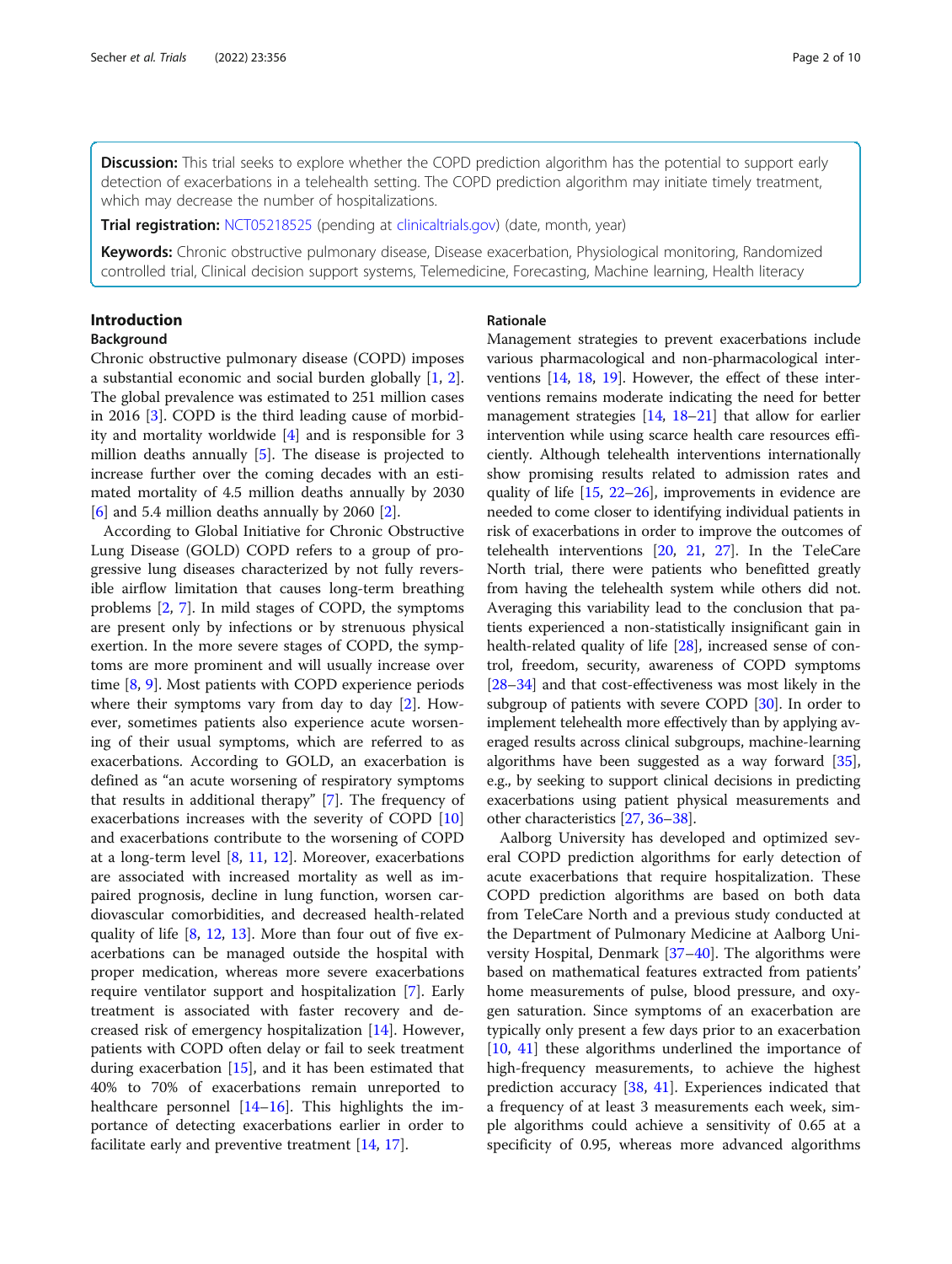achieved a sensitivity up to 0.94 at a specificity of 0.95 [[40\]](#page-9-0). It is therefore hypothesized that a prediction algorithm can reduce hospitalizations through facilitating an early and preventive treatment, which also can improve patients' quality of life and lead to a greater economic effect of the telehealth intervention.

#### **Objective**

In 2020, the Danish Government, Local Government Denmark, and Danish Regions initiated 15 signature projects to investigate, develop and test digital welfare solutions in the field of artificial intelligence [[42](#page-9-0)]. This trial is established as one of these signature projects carried out on the initiative of Aalborg University, Aalborg Municipality, and the North Denmark Region. In this trial, the developed COPD algorithm from Aalborg University will be tested in an already implemented telehealth system. This algorithm is based on weekly measurements of blood pressure, pulse, and oxygen saturation from where the mean and variance are extracted. The COPD prediction algorithm aims to support clinical decisions by predicting exacerbations in patients with COPD based on physiological parameters. The trial is based on the hypothesis that by predicting exacerbations, the algorithm can reduce the number of acute hospitalizations and improve the health-related quality of life of patients with COPD and the cost-effectiveness of the telehealth solution. Hence, the primary objective of the study is to explore if the inclusion of an algorithm in a telehealth system can predict exacerbations and consequently reduce acute hospitalizations. The second objectives are to explore if inclusion of a prediction algorithm in a telehealth system leads to (1) improved health-related quality of life of patients with COPD and (2) improved cost-effectiveness of the telehealth solution.

# **Methods**

# Study setting

The TeleCare North trial was conducted between 2014 and 2015 [[34\]](#page-9-0) and its solution is currently operational in routine practice in the North Denmark Region. Patients with COPD are provided with an internet-based monitoring and treatment system, named Telekit [\[34](#page-9-0)]. The Telekit consists of a tablet (Galaxy TAB 2, 10.1, Samsung Electronics, Seoul, South Korea), a fingertip pulse oximeter (Nonin, Onyx II% SpO2, A and D Medical, Tokyo, Japan), a blood pressure monitor (Model UA-767, plus BT-C, Nonin Medical, MN, USA), and a scale (Precision Health Scale, UC-321PBT-C, A & D Medical, Tokyo, Japan) [[43](#page-9-0)] (Fig. 1).

The commercial and CE-marked telehealth system represents an open-source platform that collects health data and provides remote care for the patients with COPD. The telehealth system is based on a mobile- and webbased healthcare platform of which, the mobile platform is used by patients with COPD to measure their vital signs (blood pressure, oxygen saturation, pulse, and weight) and answer questions related to subjective parameters (such as shortness of breath, color of mucus) at home twice a week. The measurements and questions are then transferred wirelessly to specialized COPD community nurses. The specialized COPD community nurses use the web-based portal to monitor the patients' health data on a weekly basis (measurements are typically reviewed Monday or Thursday) based on preset fixed alarms [[43](#page-9-0)]. These preset fixed alarms are triggered by "too high" or "too low" single values of physiological parameters (oxygen saturation, pulse, blood pressure, and weight) that can be changed according to the individual needs. The specialized COPD community nurses are responsible for monitoring the patients' vital signs and provide telephone advices over

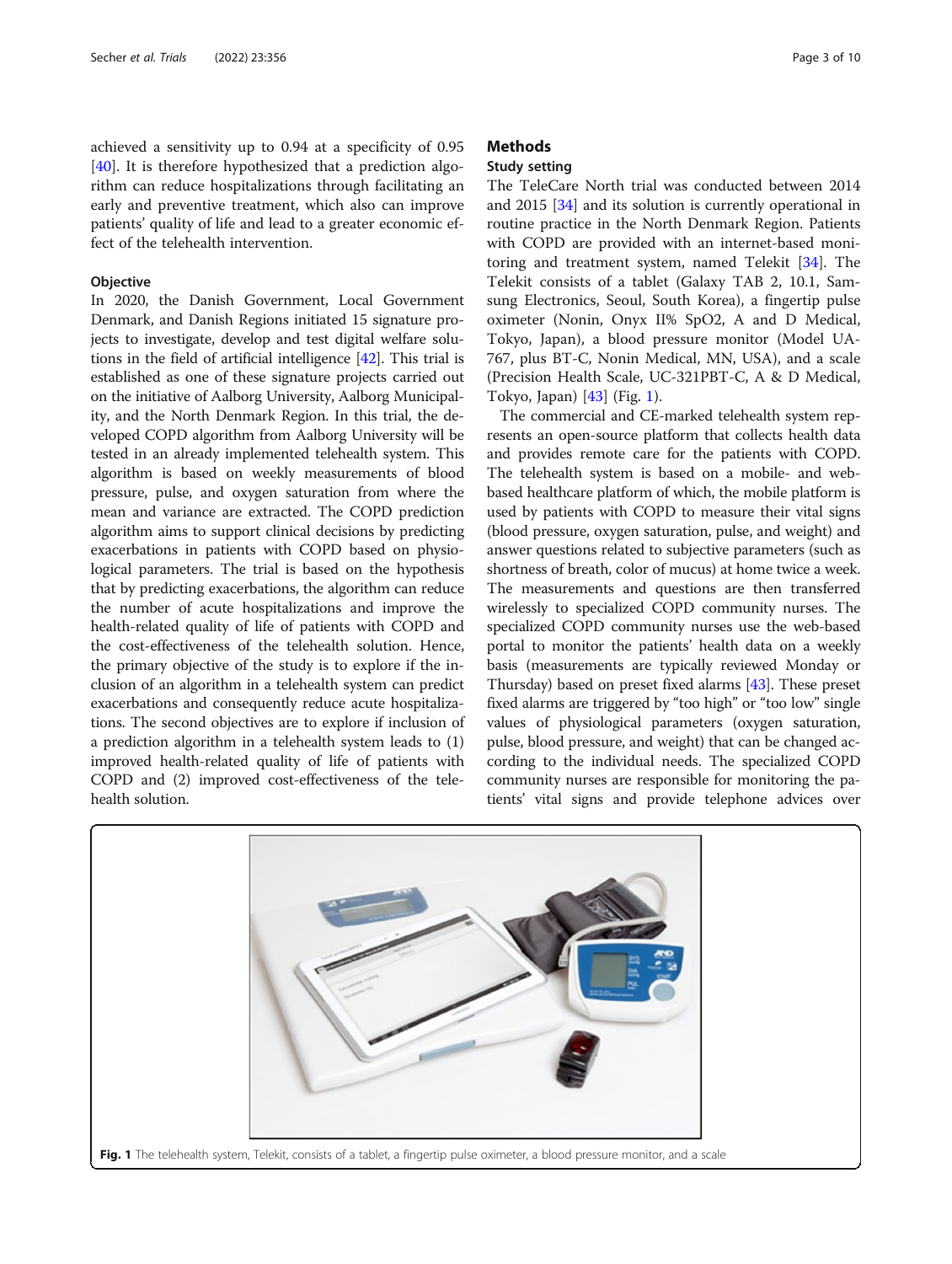distance, if the vital signs deviate from the patients' normal expected values. Such advice may lead the patient to adjust medication or to see a doctor.

# Study design

This trial is a prospective, parallel two-armed randomized (1:1) controlled trial with a nested full economic evaluation with 6 months follow-up. The trial is expected to run from October 2021 to May 2022. Prior to randomization, participants must give written consent in accordance with the Helsinki declaration [\[44](#page-9-0)]. Data will be anonymized and stored in accordance with the Danish Data Protection Rules [[45\]](#page-9-0). The trial has been approved by the Regional Ethical Committee for Medical Research in the North Denmark Region (no.: N-20200076) and the Danish Data Protection Agency. Any protocol modifications will only be implemented after approval from the Regional Ethical Committee.

The trial is single-blinded, as the participants are unaware of their group allocation. The specialized COPD community nurses will not be blinded, as they will know whether the COPD prediction algorithm supports them or not. Outcome assessment will not be blinded.

#### Eligibility criteria

The trial population consists of patients with COPD who already use the telehealth system.

# Inclusion criteria

Both men and women ≥18 years are qualified for inclusion. Furthermore, the participants must be diagnosed with COPD at any stage (no restrictions regarding the diagnostic period). The participants must also have a fixed residence in Aalborg Municipality.

# Exclusion criteria

Participants are excluded if they are unable to monitor their vital signs or unable to complete study questionnaires.

#### Recruitment

The recruitment takes place in Aalborg Municipality. Specialized COPD community nurses identify eligible participants prior to randomization (Fig. 2). Subsequently, researchers will contact the participants to give them further information about the trial, answer potential questions, and guide them regarding the written consent form. A

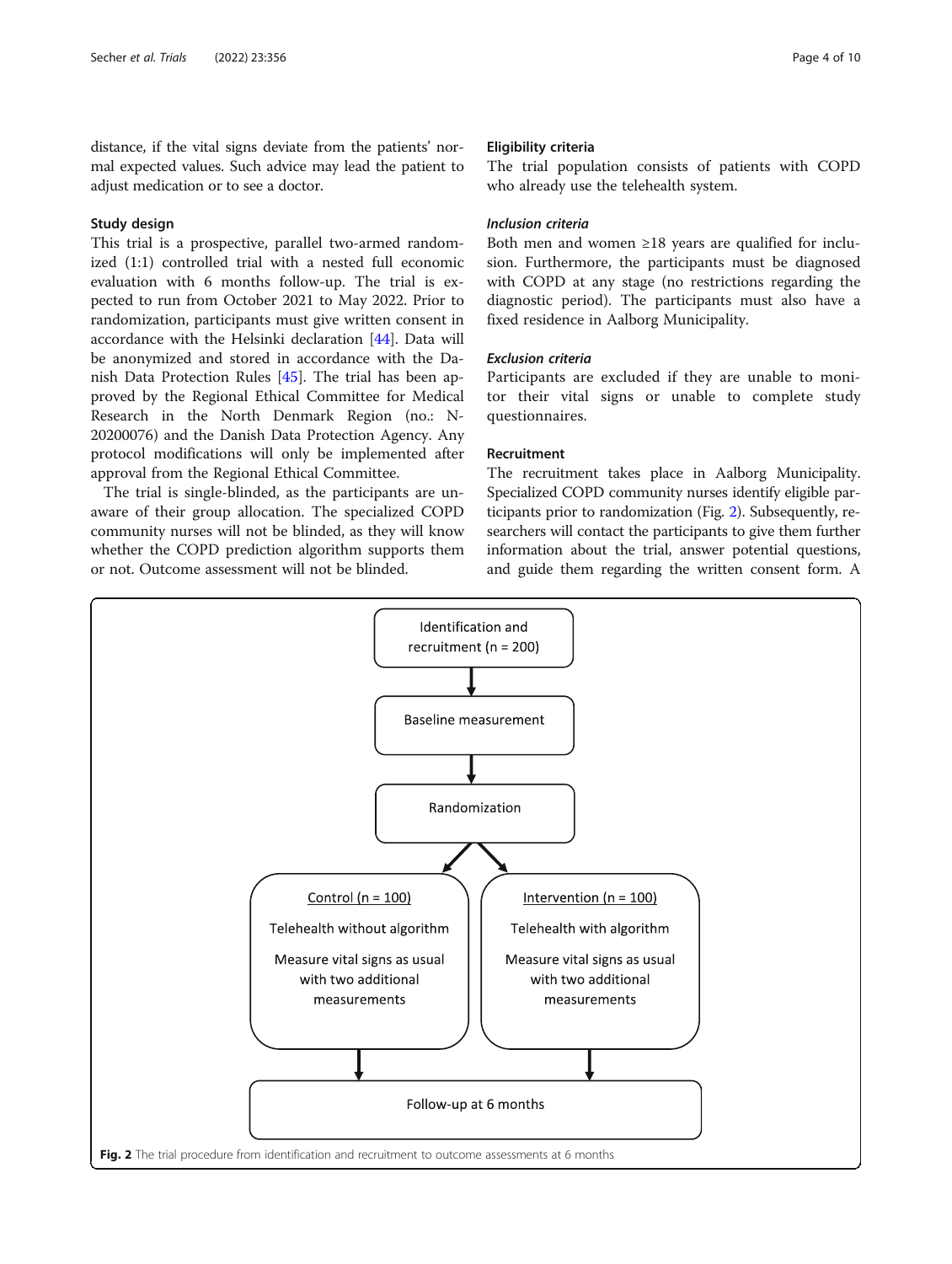written consent form and questionnaires will be sent to eligible participants after receiving oral consent. If the participants still wish to participate in the trial, they will return the questionnaires and the written consent form via mail using a second pre-stamped envelope. The researchers' telephone numbers are stated on the questionnaires giving the participants the opportunity to receive help in answering the questionnaires.

# Randomization

The participants will, by a computer-generated list be allocated randomly (1:1) across two treatment arms: an intervention group (telehealth with algorithm) or to a control group (telehealth without the algorithm). The allocation sequence will be concealed until the participants are enrolled and assigned to the two groups. The randomization will not be performed until the included participants have signed informed consent and completed baseline questionnaires. Researchers at Aalborg University will generate the allocation sequence, enroll the participants, and assign the participants to their respective groups.

#### Intervention

All participants in both groups are encouraged to measure and transfer oxygen saturation, blood pressure, and pulse data three times per week. However, patients are also allowed to only measure and transmit oxygen and pulse data using the pulse oximeter if measuring blood pressure causes discomfort. Generally, the participants must measure their vital signs on fixed days in the week, starting either Monday or Thursday. Two monitoring schedules will occur depending on the participants measuring day. If the participants usually measure on Monday, they must perform additional measurements Wednesday and Friday. Whereas if the participants usually measure on Thursday, they must measure the additional measurements on Saturday and Monday. Thus, all specialized COPD community nurses will receive more data they can use in assessing the participants' conditions during the trial period. The only difference between the two groups is that the specialized COPD community nurses monitoring the intervention group are aided by the COPD prediction algorithm, and the specialized COPD community nurses monitoring the control group are monitoring solely based on their professional opinion and the alarms implemented in the current telehealth system. The participants will be unaware of their group allocation. The specialized COPD community nurses will not be blinded. However, they are instructed not to tell the participants about their group allocation.

#### Intervention group

Participants in the intervention group will receive the general offer of the telehealth intervention including the telehealth system with the implemented COPD prediction algorithm. The COPD prediction algorithm uses weekly measurements of pulse, oxygen saturation, and blood pressure. The algorithm alerts the specialized COPD community nurses based on the probability of exacerbation within the next three days, which is estimated by logistic regression [\[40\]](#page-9-0). The alarm will be implemented in the telehealth platform that the nurses are already used to and will be positioned next to already existing alarms (e.g. "low values of blood pressure" or "high values of pulse"). Prior to the trial, the specialized COPD community nurses will receive training in the extended monitoring and to the addition of the new alarm. All alarms, including the COPD prediction algorithm alarm, are decision support for the specialized COPD community nurses while inspecting data and assessing the participants' situation. The specialized COPD community nurses solely decide whether to contact the participants and/or their general practitioner.

Depending on how often the patients measure the various physiological parameters, the algorithm will predict risk of exacerbation based on one of the following two scenarios:

Scenario 1: The COPD prediction algorithm uses all three physiological parameters, if the patient has three weekly measurements of both pulse, oxygen saturation, and blood pressure. In this case, the COPD prediction alarm is based on the following:

- Pulse: The average of the measurements from the last week
- Oxygen saturation: The variance of the measurements from the last 2 weeks
- Diastolic blood pressure: The variance of the measurements from the last week

Scenario 2: The COPD prediction algorithm uses only two physiological parameters, if the patient only has three weekly measurements of pulse and oxygen saturation. This is due to insufficient predictive information at less than three weekly blood pressure measurements. In this case, the COPD prediction alarm is based on the following:

- Pulse: The average of the measurements from the last week
- Oxygen saturation: The variance of the measurements from the last 2 weeks

## Control group

Participants in the control group will continue with the general offer of the telehealth intervention without the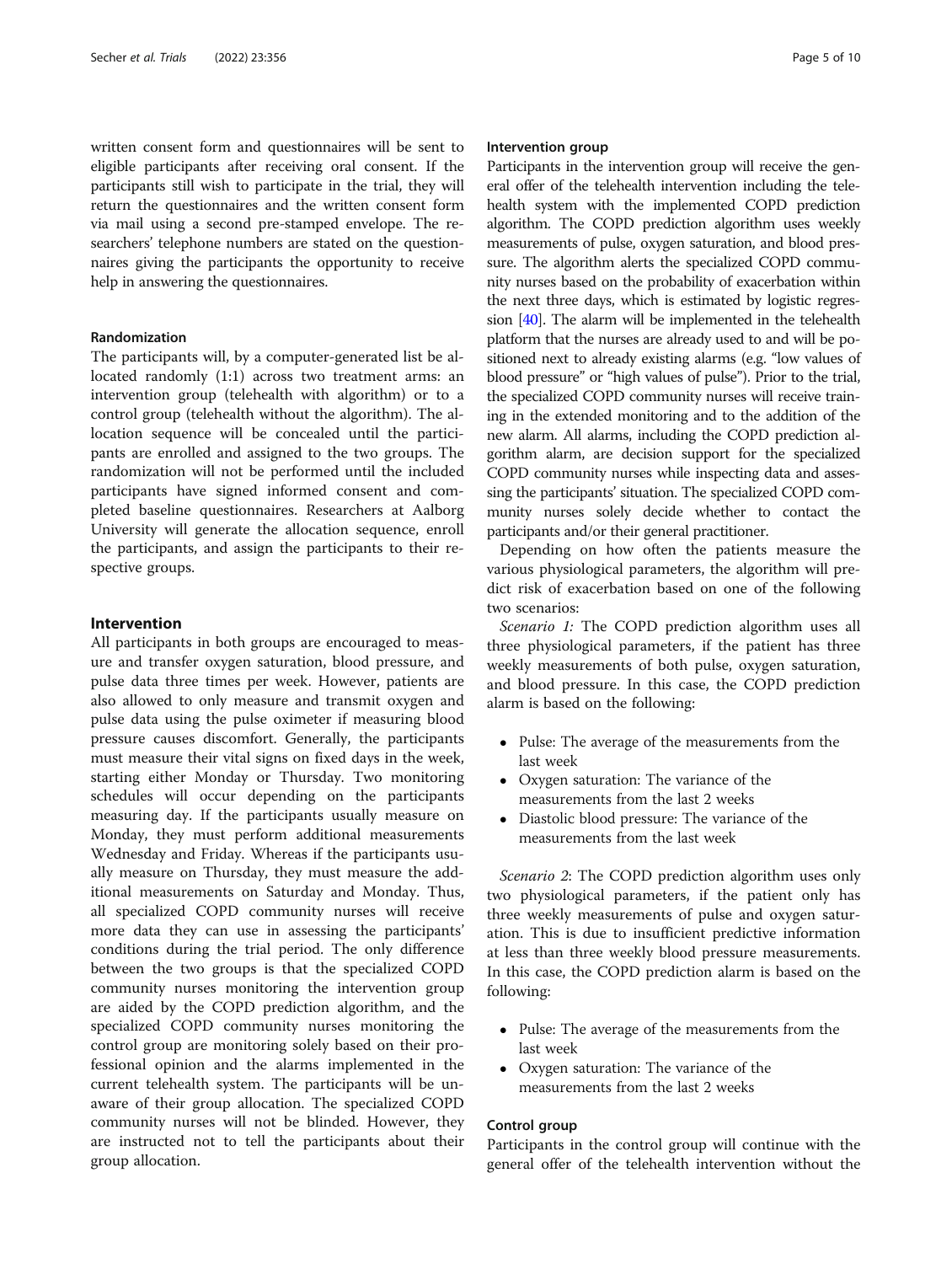COPD prediction algorithm. These participants are instructed to perform the same frequency of measurements as the intervention group.

# Measures to ensure minimal loss to follow up

A few measures will be taken to ensure minimal loss to follow-up. First, the specialized COPD community nurses are in contact will the participants continuously throughout the trial as part of the telehealth intervention. If the specialized COPD community nurses observe that a participant misses several measurements, he/she will contact the participant per telephone and encourage the participant to keep performing the additional measurements. If a participant is unable to return the questionnaires by mail, a researcher will pick up the letter at the participant's home address to ensure complete follow-up.

#### Criteria for discontinuation

No risks are expected to be linked to participation in the trial. On the contrary, it is expected that the quality of the telemonitoring will be increased due to the increased attention and data. However, should any adverse events occur, they will be recorded in the trial master file in REDCap with information on whether the primary investigator attributes association with the trial. Participants can always withdraw consent and will then be excluded from the trial.

#### **Outcomes**

This study has one primary outcome, two secondary outcomes, and five explorative outcomes.

# Primary outcome

• The primary outcome is the between-group difference in the number of observed exacerbations defined as an all-cause acute hospitalization from baseline to follow-up. The trial hypothesizes that integrating a COPD prediction algorithm into the telehealth system will lead to a significantly lower number of exacerbations through early identification and timely preventive treatment

# Secondary outcomes

The secondary outcomes include:

• The change in health-related quality of life (HRQoL) using the 12-item Short Form Health Survey (version 2) (SF-12v2) [[46](#page-9-0)] and the EuroQol-5 Dimension Questionnaire (EQ-5D-5L) [\[47\]](#page-9-0) at the individual level from baseline to follow-up at 6 months. The trial hypothesizes that the difference in HRQoL from baseline to follow-up in both groups decrease since

the participants have lived 6 months longer with COPD. However, it is expected that the decrease in HRQoL will be lower for the intervention group compared to the control group. Both questionnaires have previously been validated in the Danish population [[48](#page-9-0)–[50\]](#page-9-0).

 The incremental cost-effectiveness ratio or ICER measured as the total cost per quality-adjusted life years (QALY) gained for the cost categories included in the study from baseline to follow-up at 6 months. It is hypothesized that the cost of hospital contacts will decrease, but it is unknown whether this cost is offset by an increase in other cost categories such as community care

#### Explorative outcomes

- To assess the participants' health literacy level at baseline using the European Health Literacy Survey Questionnaire (HLS-EU-Q16) [[51](#page-9-0)], supported by further assessment with the Danish Test of Functional Health Literacy in Adults (the Danish TOFHLA) [[52](#page-9-0)] during the trial period to examine whether the effect of the COPD prediction algorithm is similar in patients with COPD, regardless of health literacy level
- To examine whether the specialized COPD community nurse's estimate of the individual participant's level of health literacy influences the effect of the COPD prediction algorithm
- To evaluate the specialized COPD community nurses' experiences with the usability of the COPD prediction algorithm using interviews
- To evaluate the participants' experiences with the usability of the telehealth system after trial completion using the Danish Telehealth Usability Questionnaire (D-TUQ) questionnaire [[53](#page-9-0)]
- To evaluate the participants' experiences with data ethical aspects after trial completion using qualitative research interviews

The SF-12v2, the EQ-5D-5L, HLS-EU-Q16, and questions about demographic characteristics are sent to the participants by letter at baseline. The D-TUQ, SF-12v2, and EQ-5D-5L are sent at follow-up (Table [1\)](#page-6-0). If a participant is unable to return the questionnaires by mail, a research assistant will pick up the letter at the participant's address to promote complete follow-up.

During the trial period, the level of health literacy will be assessed further with the Danish TOFHLA. Additionally, the COPD community nurses will be asked to provide an estimate of the individual level of health literacy among the participants with COPD [\[52\]](#page-9-0).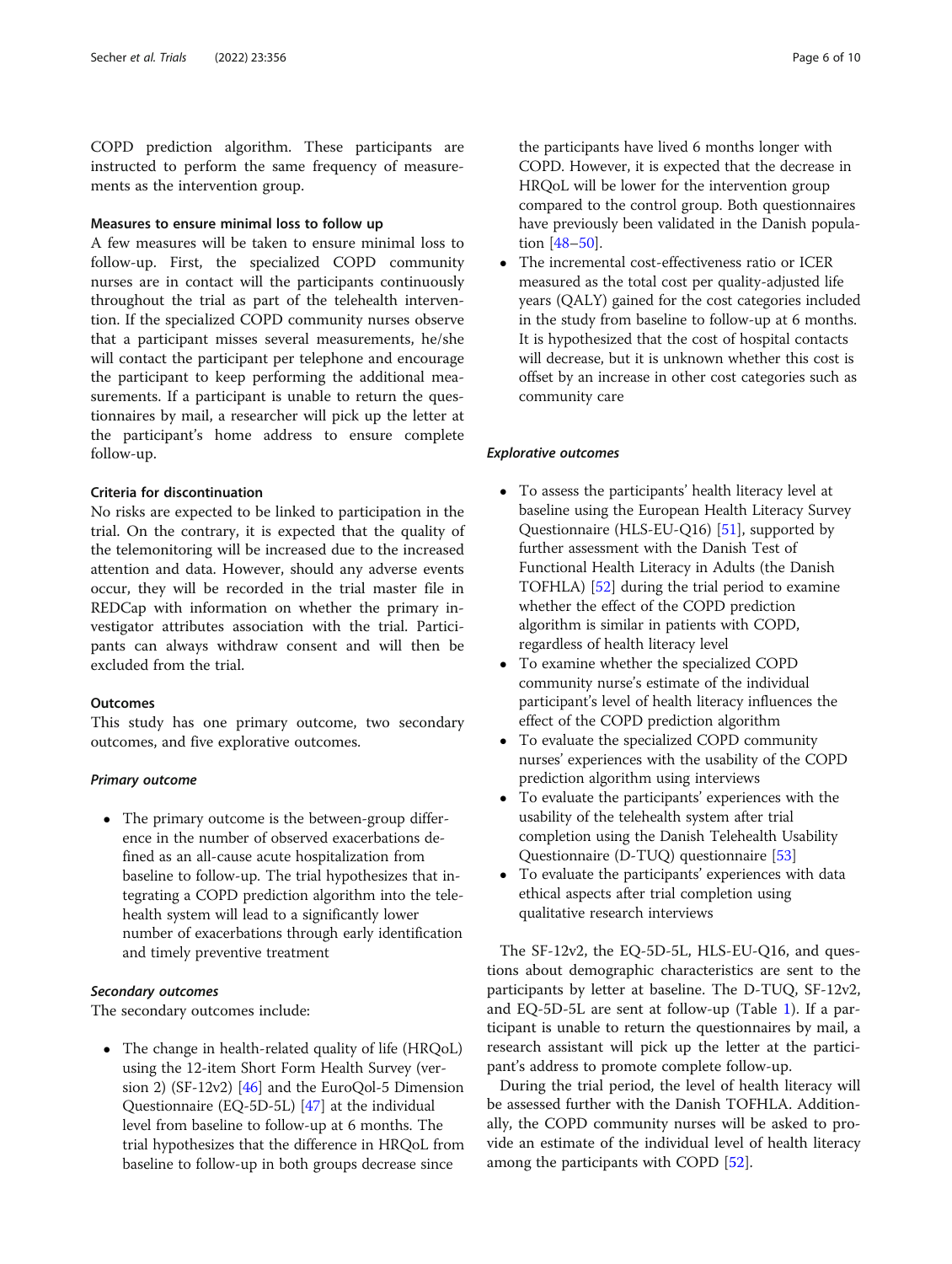<span id="page-6-0"></span>Table 1 An overview of the questionnaires that the participants receive at baseline, intermediate, and after 6 months follow-up

| Name of the questionnaire                                   | Time point for each outcome  |
|-------------------------------------------------------------|------------------------------|
| The 12-item Short Form Health Survey (version 2)            | Baseline, 6 months follow-up |
| The EuroQol 5-Dimension questionnaire                       | Baseline, 6 months follow-up |
| The European Health Literacy Survey Questionnaire           | Baseline                     |
| Questions about demographic characteristics                 | Baseline                     |
| The Danish Test of Functional Health Literacy in Adults The | Intermediate                 |
| Danish Telehealth Usability Questionnaire                   | 6 months follow-up           |

Qualitative research interviews will also be conducted with selected participants and/or specialized COPD community nurses during and after trial completion, which will focus on data ethical aspects and user experiences of the telehealth system.

After trial completion, data is extracted comprising data from OpenTeleHealth (physical measurements) and relevant registers (all hospital contacts, all prescribed medicine, all contacts in primary sector, and all social sector contacts) in order to compare the number of exacerbations and the incremental-cost effectiveness ratio from baseline to 6 months follow-up between the intervention- and control group. All data will be stored in REDCap (Research Electronic Data Capture). Only researchers from Aalborg University will have access to the trial dataset.

#### Statistical methods

Overall, the statistical methods will follow an intentionto-treat principle [\[54\]](#page-9-0). Results from the trial will be presented in accordance with the Consolidated Standards of Reporting Trials (CONSORT) for randomized trial guidelines [[55\]](#page-9-0) as well as the Consolidated Health Economic Evaluation Reporting Standards (CHEERS) [\[56](#page-9-0)]. Missing data will be subject to multiple imputation [\[57](#page-9-0)]. If there is a need for an adjustment of the participants' baseline characteristics due to differences among the two groups, this will be performed.

To assess the primary outcome, Poisson regression with exponentiated coefficients will be used to produce incidence rate ratios. In assessing HRQoL, generalized linear models [\[58\]](#page-9-0) will be used to model EQ-5D-5L and the two SF12v2 summary scores; the physical component score (PCS-12) and the mental component score (MCS-12). To assess the secondary outcome of costeffectiveness, an ICER point estimate will be calculated after 6 months follow-up. The ICER is defined as the difference in the average costs between the two alternatives divided by the difference in average effectiveness between the same alternatives [[59\]](#page-9-0). For the ICER calculation, the effectiveness for both alternatives is assessed based on the utility scores from the EQ-5D-5L questionnaire, with Danish societal weights that are unpublished but under journal peer review [[50\]](#page-9-0). With the help of information on within-trial survival time, QALYs can then be elucidated with linear interpolation of utility scores between baseline and follow-up at six months as the area under this curve [[59](#page-9-0)].

In assessing base-case total costs for both alternatives, this trial adopts a healthcare sector perspective, meaning that the following cost categories are included: additional costs in implementing the algorithm, in- and outpatient hospital costs, medication costs, costs from visiting primary care and general practitioners in particular, community care costs associated with home nurse visits, individual care, and practical help as well as rehabilitation activities in the municipalities. Treatment effects for effectiveness and costs will be calculated separately by applying generalized linear models [[58\]](#page-9-0) and will be reported both as an unadjusted estimate and as an estimate that controls for meaningful baseline differences. Finally, the economic evaluation will nuance basecase results by applying both one-way and probabilistic sensitivity analysis (PSA) to allow decision-makers to evaluate the impact of parameter uncertainty that might occur during the trial period on cost-effectiveness at a range of willingness-to-pay levels for an improvement in QALYs [[60,](#page-9-0) [61\]](#page-9-0).

The HLS-EU-Q16 and the Danish TOFHLA provide an individual health literacy score. The HLS-EU-Q16 provides a score ranging from zero (inadequate) to 50 (excellent) and divides the participants into four (HL) groups on this basis. The Danish TOFHLA provides a score ranging from zero (inadequate) to 100 (adequate) and divides the participants into three (HL) groups on this basis. It will be examined whether the division into different groups is similar regardless of health literacy being assessed with the HLS-EU-Q16 or the Danish TOFHLA. One-Way ANOVA will be used to test pre (baseline)-post (follow-up) between-HL-group (as measured with the HLS-EU-Q16) differences in the number of exacerbations. One-Way ANOVA will also be used to test pre (baseline)–post (follow-up) between-HL-group (as measured with the Danish TOFHLA) differences in the number of exacerbations. Furthermore, the specialized COPD community nurses estimate an individual health literacy score among their COPD patients ranging from zero (inadequate) to 10 (adequate) based on their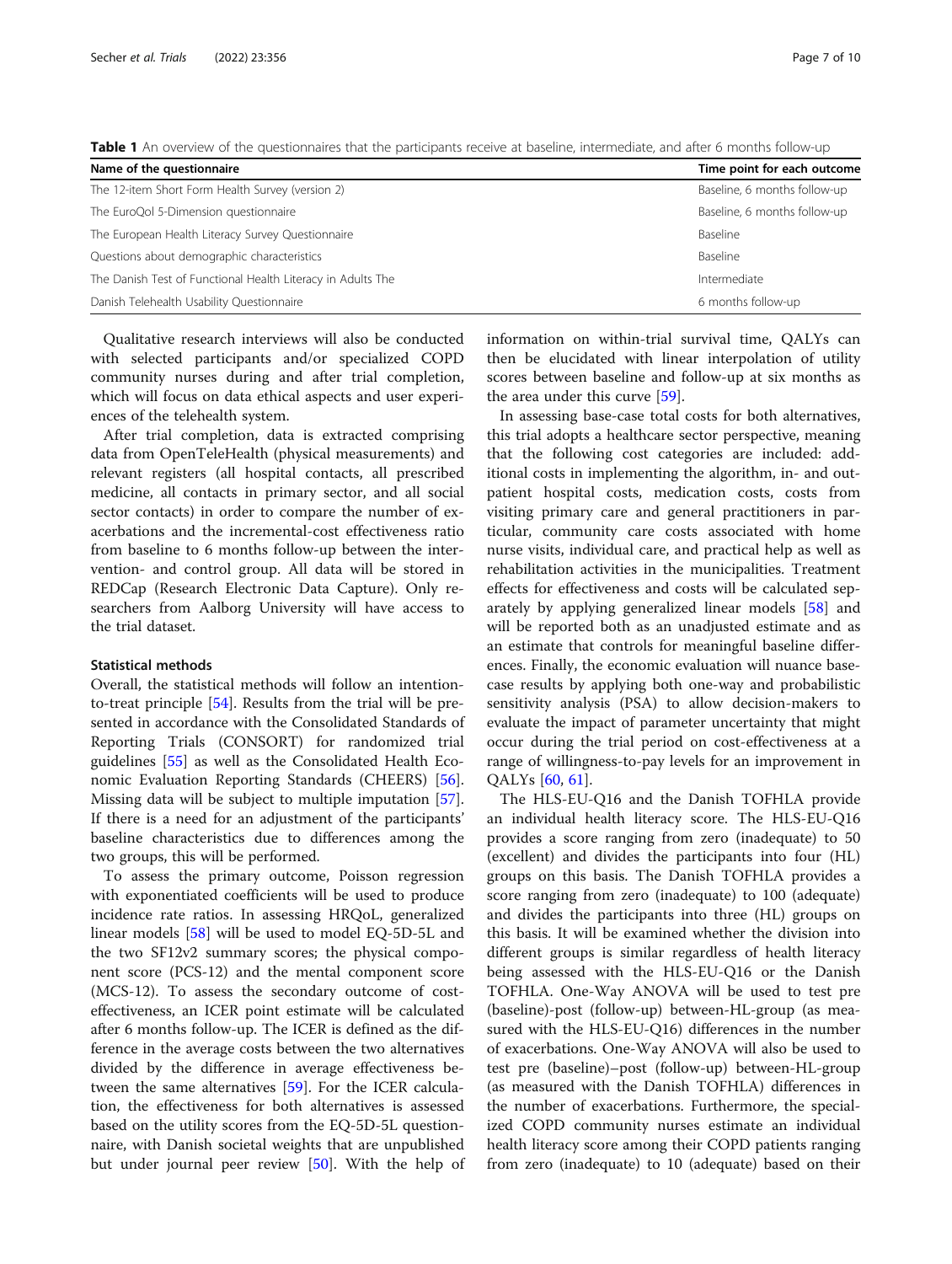professional judgment. This individual health literacy score provided by the specialized COPD community nurses divides the participants into three (HL) groups. One-Way ANOVA will be used to test pre (baseline)– post (follow-up) between-HL-group differences in the number of exacerbations. It should be noted that the individual health literacy score provided by the specialized COPD community nurses will be compared to the scores obtained with both the HLS-EU-Q16 and the Danish TOFHLA to examine if their professional judgment with regards to health literacy is in line with the standardized scores provided by these tests.

Descriptive statistics will be conducted for the D-TUQ by examining the range, median, and frequency of responses for each item including plots. The questionnaire check marks are listed on a Likert scale ranging from one (disagree) to seven (agree) indicating each participants' level of agreement with the questions.

#### Sample size

The sample size calculation is based on the primary outcome. It is assumed that the control group experience an average of two exacerbations, and the intervention group experienced one exacerbation during the trial period from baseline to the 6-months follow-up. With a power of 90%, a variance of two exacerbations for both groups, a two-sided significance level of 0.05, the required sample size is estimated to be at least 85 participants in each group [[62\]](#page-9-0). Based on experience from the original large-scale trial, TeleCare North [[34\]](#page-9-0), a loss to follow-up of 15% in each group is expected. Therefore, the total required sample size in each arm is the estimated to be approximately 100 participants.

# **Discussion**

In this prospective, parallel, two-armed randomized controlled trial, a COPD prediction algorithm will be tested in a telehealth system with an aim to predict exacerbations in a timely manner. The COPD prediction algorithm is embedded into the general offer of telehealth to patients with COPD in the North Denmark Region. The COPD prediction algorithm will be used to support specialized COPD community nurses in their clinical decisions by alerting them regarding any deviations from the participants' expected physiological parameters, which may indicate potential exacerbations. The COPD prediction algorithm is expected to improve the telehealth intervention, because the algorithm will use time-series data obtained through weekly repeated average measurements of physiological parameters. In addition, the frequency of the specialized COPD community nurses' monitoring will be enhanced, as the specialized COPD community nurses not only assess data once a week, but are notified if the COPD prediction algorithm alarm is activated.

An expected strength of the present trial is the pragmatic design with minimal interference into usual practice. To our knowledge, this is the first Danish trial that tests a COPD prediction algorithm into a current operational telehealth system. Another strength is that the trial duration includes a mix of seasons, i.e., autumn and winter, which may increase the generalizability of the results as most exacerbations always occur in winter.

The calculated sample size might be difficult to achieve. A large sample size is desirable to power the trial and to enhance the generalizability of the results. To ensure adequate participant enrollment, the specialized COPD nurses will contact all potential participants in their area. Moreover, the inclusion criteria for the trial are relatively open to ensure a sufficient pool of potential participants. The COPD prediction algorithm performance is highly dependent on the two additional oxygen saturation measurements that the participants have to perform weekly. Thus, a potential risk for the results of the trial is that the participants fail to perform the extra measurements. In addition, the performance of the COPD prediction algorithm highly depends on the specialized COPD community nurses' involvement in assessing measurements, when a COPD prediction algorithm alarm is activated. Therefore, the trial seeks to enhance the involvement of the nurses by repeated training and meetings prior to the trial.

Once the trial has been completed, the results will be published in peer-reviewed journals. The results will also be presented for relevant partners, such as the specialized COPD community nurses and the TeleCare North administration office. The trial has the potential to improve the telehealth intervention in patients with COPD in the form of more intelligent, decision-based monitoring. In the future, it could be relevant to test and implement a similar prediction algorithm among other disease groups, as telehealth becomes more relevant for various diseases and patients with multiple comorbidities.

#### Dissemination plans

The results of the trial will be published in international scientific journals. All results are reported in anonymized form. Results will be published regardless of whether or not they are accepted by international journals, and whether results are positive, negative, or inconclusive. Authorship will be granted to those who have contributed to the design, conduct, interpretation, and reporting of the trial.

#### Acknowledgements

Thanks to American Journal experts for proofreading the manuscript. Thanks to the TeleCare North administration office and OpenTeleHealth for making it possible to implement and test the COPD prediction algorithm into usual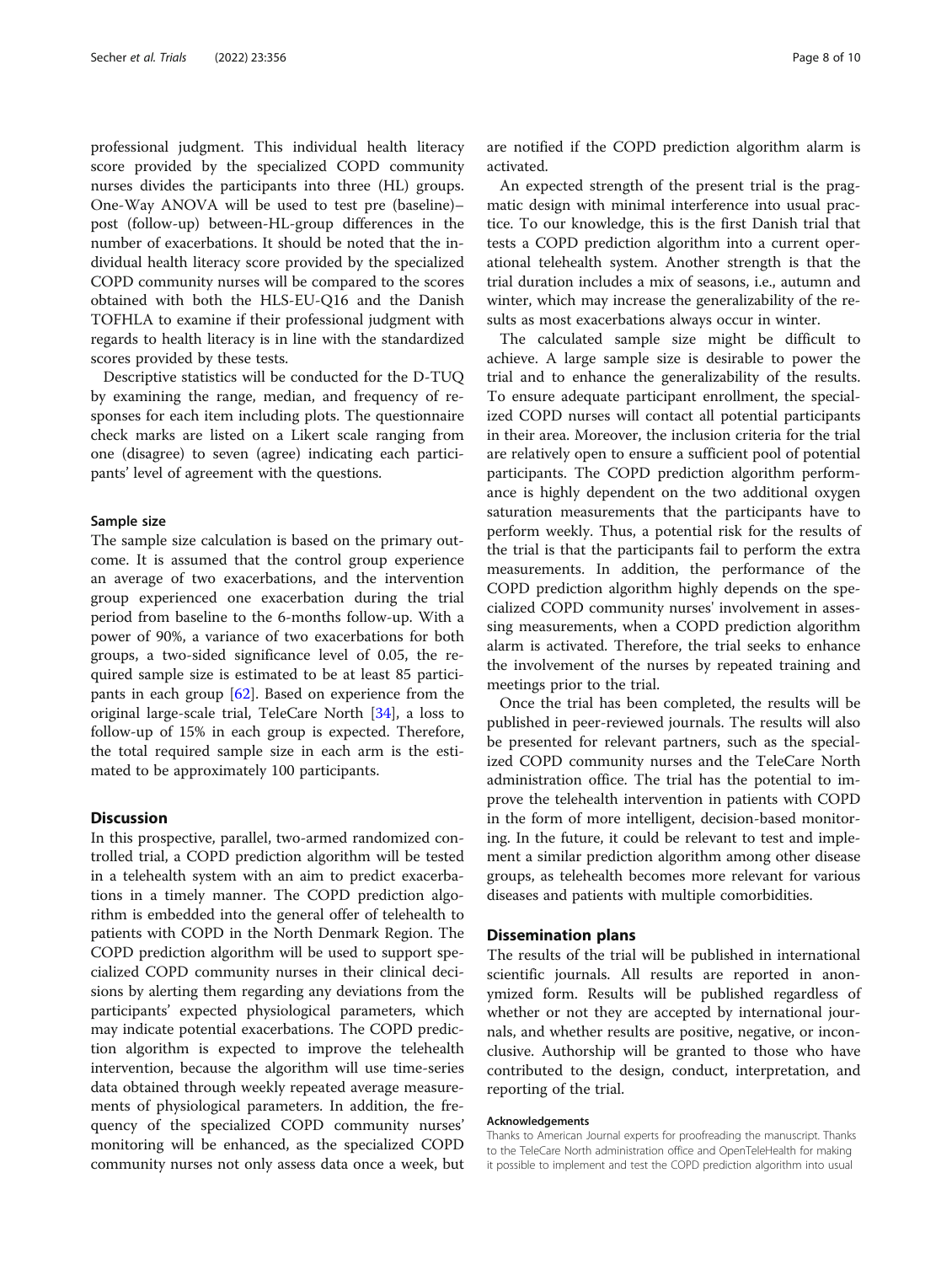#### <span id="page-8-0"></span>Authors' contributions

All authors contributed to the conception of the study, the study design, and the writing process of this study protocol. The author(s) read and approved the final manuscript.

#### Authors' information

PHS, CB, SH, TK, LKEH, and FWU are assistant professors at the Department of Health Science and Technology, Aalborg University. OKH is a professor at the Department of Health Science and Technology, Aalborg University.

#### Funding

The trial is funded by the Danish Agency for Digitization. Name and contact information for the trial sponsor The Danish Agency for Digitization Landgreven 4 1301 Copenhagen K Denmark Role of sponsor The Danish Agency for Digitization has launched 15 signature projects in Denmark that seeks to investigate different perspectives of artificial

intelligence. This project is one out of these 15 signature projects that the Danish Agency for Digitization funds. The funder has no influence on the conception, data analysis or results of the project. The Danish Agency provide grant funding

#### Availability of data and materials

All data will be stored in REDCap (Research Electronic Data Capture). Only researchers from Aalborg University will have access to the trial dataset.

#### **Declarations**

#### Ethics approval and consent to participate

The trial has been approved by the Regional Ethical Committee for Medical Research in the North Denmark Region (no.: N-20200076). The approval includes a scientific protocol, informed consent form, and all other written material for the included participants.

#### Consent for publication

The above-mentioned ethics approval and related documents include consent for publication

#### Competing interests

The authors declare that they have no competing interests.

#### Author details

<sup>1</sup>Department of Health Science and Technology, Aalborg University, Fredrik Bajers Vej 7C, 9220 Aalborg East, Denmark. <sup>2</sup>Department of Nursing, University College of Northern Denmark, Selma Lagerløfs Vej 2, 9220 Aalborg East, Denmark.

#### Received: 27 September 2021 Accepted: 9 April 2022 Published online: 26 April 2022

#### References

- Iheanacho I, Zhang S, King D, Rizzo M, Ismaila AS. Economic burden of chronic obstructive pulmonary disease (COPD): A systematic literature review. Int J COPD. 2020;15:439–60. [https://doi.org/10.2147/COPD.S234942.](https://doi.org/10.2147/COPD.S234942)
- Papi A, Morandi L, Fabbri LM. Prevention of Chronic Obstructive Pulmonary Disease. Clin Chest Med. 2020;41:453–62. [https://doi.org/10.1016/j.ccm.2020.](https://doi.org/10.1016/j.ccm.2020.05.004) [05.004.](https://doi.org/10.1016/j.ccm.2020.05.004)
- 3. World Health Organization. Chronic obstructive pulmonary disease (COPD) 2017:2
- Lozano R, Naghavi M, Foreman K, Lim S, Shibuya K, Aboyans V, et al. Global and regional mortality from 235 causes of death for 20 age groups in 1990 and 2010: A systematic analysis for the Global Burden of Disease Study 2010. Lancet. 2012;380:2095–128. [https://doi.org/10.1016/S0140-6736\(12\)61](https://doi.org/10.1016/S0140-6736(12)61728-0) [728-0](https://doi.org/10.1016/S0140-6736(12)61728-0).
- 5. J L Murray. Global , regional , and national age sex specifi c all-cause and cause-specifi c mortality for 240 causes of death , 1990 – 2013 : a systematic analysis for the Global Burden of Disease Study 2013 2013:1990–2013
- 6. Organization WH. Projections of mortality and causes of death, 2015 and 2030 2020
- 7. Gerald LB, Bailey WC. Global initiative for chronic obstructive lung disease. J Cardiopulm Rehabil. 2018;22:234–44. [https://doi.org/10.1097/00008483-2002](https://doi.org/10.1097/00008483-200207000-00004) [07000-00004.](https://doi.org/10.1097/00008483-200207000-00004)
- 8. Anzueto A. Impact of exacerbations on copd. Eur Respir Rev. 2010;19:113–8. [https://doi.org/10.1183/09059180.00002610.](https://doi.org/10.1183/09059180.00002610)
- Vestbo J, Hurd SS, Agustí AG, Jones PW, Vogelmeier C, Anzueto A, et al. Global strategy for the diagnosis, management, and prevention of chronic obstructive pulmonary disease GOLD executive summary. Am J Respir Crit Care Med. 2013;187:347–65. [https://doi.org/10.1164/rccm.201204-0596PP.](https://doi.org/10.1164/rccm.201204-0596PP)
- 10. Seemungal TAR, Donaldson GC, Bhowmik A, Jeffries DJ, Wedzicha JA. Time course and recovery of exacerbations in patients with chronic obstructive pulmonary disease. Am J Respir Crit Care Med. 2000;161:1608–13. [https://](https://doi.org/10.1164/ajrccm.161.5.9908022) [doi.org/10.1164/ajrccm.161.5.9908022](https://doi.org/10.1164/ajrccm.161.5.9908022).
- 11. Donaldson GC, Law M, Kowlessar B, Singh R, Brill SE, Allinson JP, et al. Impact of prolonged exacerbation recovery in chronic obstructive pulmonary disease. Am J Respir Crit Care Med. 2015;192:943–50. [https://doi.](https://doi.org/10.1164/rccm.201412-2269OC) [org/10.1164/rccm.201412-2269OC](https://doi.org/10.1164/rccm.201412-2269OC).
- 12. Burge S, Wedzicha JA. COPD exacerbations: Definitions and classifications. Eur Respir Journal, Suppl. 2003;21:46–53. [https://doi.org/10.1183/09031936.](https://doi.org/10.1183/09031936.03.00078002) [03.00078002](https://doi.org/10.1183/09031936.03.00078002).
- 13. Halpin DMG, Miravitlles M, Metzdorf N, Celli B. Impact and prevention of severe exacerbations of COPD: A review of the evidence. Int J COPD. 2017; 12:2891–908. [https://doi.org/10.2147/COPD.S139470.](https://doi.org/10.2147/COPD.S139470)
- 14. Wilkinson TMA, Donaldson GC, Hurst JR, Seemungal TAR, Wedzicha JA. Early Therapy Improves Outcomes of Exacerbations of Chronic Obstructive Pulmonary Disease. Am J Respir Crit Care Med. 2004;169:1298–303. [https://](https://doi.org/10.1164/rccm.200310-1443OC) [doi.org/10.1164/rccm.200310-1443OC.](https://doi.org/10.1164/rccm.200310-1443OC)
- 15. Seemungal TAR, Donaldson GC, Paul EA, Bestall JC, Jeffries DJ, Wedzicha JA. Effect of exacerbation on quality of life in patients with chronic obstructive pulmonary disease. Am J Respir Crit Care Med. 1998;157:1418–22. [https://](https://doi.org/10.1586/14737167.2013.842128) [doi.org/10.1586/14737167.2013.842128](https://doi.org/10.1586/14737167.2013.842128).
- 16. Langsetmo L, Platt RW, Ernst P, Bourbeau J. Underreporting exacerbation of chronic obstructive pulmonary disease in a longitudinal cohort. Am J Respir Crit Care Med. 2008;177:396–401. <https://doi.org/10.1164/rccm.200708-1290OC>.
- 17. Tomasic I, Tomasic N, Trobec R, Krpan M, Kelava T. Continuous remote monitoring of COPD patients—justification and explanation of the requirements and a survey of the available technologies. Med Biol Eng Comput. 2018;56:547–69. [https://doi.org/10.1007/s11517-018-1798-z.](https://doi.org/10.1007/s11517-018-1798-z)
- 18. Quaderi SA, Hurst JR. The unmet global burden of COPD. Glob Heal Epidemiol Genomics. 2018;3:9–11. <https://doi.org/10.1017/gheg.2018.1>.
- 19. Hurst JR, Wedzicha JA. Management and prevention of chronic obstructive pulmonary disease exacerbations: A state of the art review. BMC Med. 2009; 7:1–6. <https://doi.org/10.1186/1741-7015-7-40>.
- 20. Polisena J, Tran K, Cimon K, Hutton B, McGill S, Palmer K, et al. Home telehealth for chronic obstructive pulmonary disease: A systematic review and meta-analysis. J Telemed Telecare. 2010;16:120–7.
- 21. Wootton R. Twenty years of telemedicine in chronic disease management- an evidence synthesis. J Telemed Telecare. 2012;18:211–20. [https://doi.org/1](https://doi.org/10.1258/jtt.2012.120219) [0.1258/jtt.2012.120219.](https://doi.org/10.1258/jtt.2012.120219)
- 22. Gregersen TL, Green A, Frausing E, Ringbæk T, Brøndum E, Ulrik CS. Do telemedical interventions improve quality of life in patients with COPD? A systematic review. Int J COPD. 2016;11:809–22. [https://doi.org/10.2147/](https://doi.org/10.2147/COPD.S96079) [COPD.S96079](https://doi.org/10.2147/COPD.S96079).
- 23. Hong Y, Lee SH. Effectiveness of tele-monitoring by patient severity and intervention type in chronic obstructive pulmonary disease patients: A systematic review and meta-analysis. Int J Nurs Stud. 2019;92:1–15. [https://](https://doi.org/10.1016/j.ijnurstu.2018.12.006) [doi.org/10.1016/j.ijnurstu.2018.12.006](https://doi.org/10.1016/j.ijnurstu.2018.12.006).
- 24. Mclean S, Nurmatov U, Jly L, Pagliari C, Car J, Sheikh A, et al. Telehealthcare for chronic obstructive pulmonary disease: Cochrane Review and metaanalysis. Br J Gen Pract. 2012;62:e739–49. [https://doi.org/10.3399/bjgp12](https://doi.org/10.3399/bjgp12X658269) [X658269](https://doi.org/10.3399/bjgp12X658269).
- 25. Barbosa MT, Sousa CS, Morais-Almeida M, Simões MJ, Mendes P. Telemedicine in COPD: An Overview by Topics. COPD J Chronic Obstr Pulm Dis. 2020;17:601–17. [https://doi.org/10.1080/15412555.2020.1815182.](https://doi.org/10.1080/15412555.2020.1815182)
- 26. Sul AR, Lyu DH, Park DA. Effectiveness of telemonitoring versus usual care for chronic obstructive pulmonary disease: A systematic review and meta-